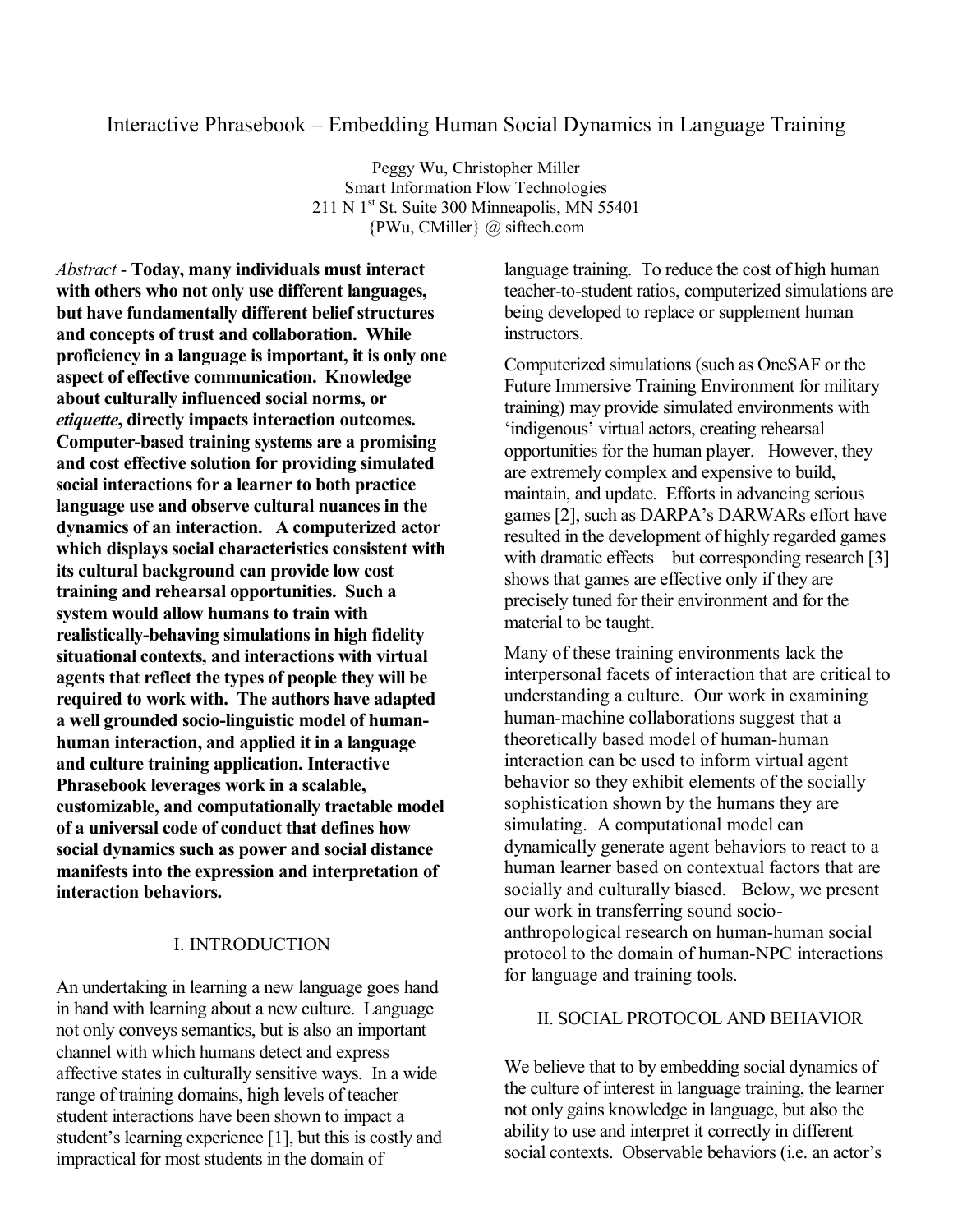spoken utterances, facial expressions, and gestures) can provide insight into the actor's cultural biases, motivations and thought processes. By interpreting observable behaviors against a framework of expectations, one can draw conclusions about social norms that are culturally and situationally influenced. One such framework is politeness, a well-studied phenomenon in anthropology, sociology and linguistics having to do with the processes by which we determine and manage the "threat" inherent in communication and interaction between two intentional agents in a social interaction—that is, actors that are presumed to have goals and the potential to take offense at having those goals thwarted in any interaction where those intentional attributes are relevant [4, 5]. In this sense, politeness is the method by which we signal, interpret, maintain and alter power relationships, familiarity relationships and interpretations of the degree of imposition of an act.

A seminal body of work in cross-cultural linguistics is Brown and Levinson's theory of politeness [6]. In short, they believe any communication exchange implies that the speaker is causing some burden, or *face threat*, upon the hearer. By simply speaking, the speaker has demanded the hearer's attention, regardless of the message's content, and has therefore performed a *Face Threatening Act (FTA)*. The fact that the speaker's message is, for example, a request for fifty dollars, further adds to the threat. The amount of face threat is dependent on situational variables. The same request is more threatening if asked of a stranger rather than a friend, or a superior rather than a peer.

To mitigate the threat the speaker imposes, politeness strategies are used. Over years of cross linguistic and cross cultural studies, Brown and Levinson created an extensive catalogue of politeness strategies used by different cultures, ranging from "being apologetic", to "using honorifics". Further, they hypothesize that in nominal cases, the face threat of the interaction should be balanced with an equal amount of politeness

# III. A COMPUTATIONAL MODEL OF SOCIAL DYNAMICS

Brown and Levinson themselves do not operationalize these parameters; instead, they are offered as

qualitative constructs. In order to apply this theory to computerized simulations, we have, under various sources of funding, modified the Brown and Levinson's to create a computationally tractable and scalable. This work has resulted in a content coding scheme, a software architecture, and set of algorithms which we call the *Etiquette Engine*<sup> $TM$ </sup>. We use the term *etiquette* to refer to the set of expectations about observable behaviors that allow interpretations to be made in a cultural context. The Etiquette Engine takes into account influences at the individual and cultural levels to calculate how an action may be interpreted in terms of politeness, and therefore whether it follows the cultural code of conduct. It would be trivial to craft agent behaviors that are consistently rude or overly polite, but most communication strategies occur in the dynamic *believable* middle ground, e.g. being assertive without being rude or being polite without appearing subservient. This is the danger zone where many miscommunications and cultural misunderstandings occur, and is the area of focus for Etiquette Engine.

Brown and Levinson's expression of the degree of face threat of an action is provided by the function:

$$
W_x = D(S,H) + P(H,S) + R_x \tag{1}
$$

- $\bullet$   $W_x$  is the 'weightiness' or severity of the Face Threatening Act (FTA), the degree of threat.
- *D(S,H)* is the *social distance* between the speaker (S) and the hearer (H). It decreases with contact and interaction, but may also be based on factors such as membership in the same family, clan or organization.
- *P(H,S)* is the *relative power* that H has over S.
- $R_x$  is the *ranked imposition* of the raw act itself and may be culturally influenced. As an example, the imposition of asking someone for \$5 is less than the imposition of asking someone for \$500.

Based on the severity of face threat, various politeness strategies are selected to mitigate the threat. More precisely, Brown and Levinson claim that the degree of face threat posed by an act must be balanced by the value of the politeness behaviors used if the social status quo is to be maintained. That is:

$$
W_x \approx V(A_x) \tag{2}
$$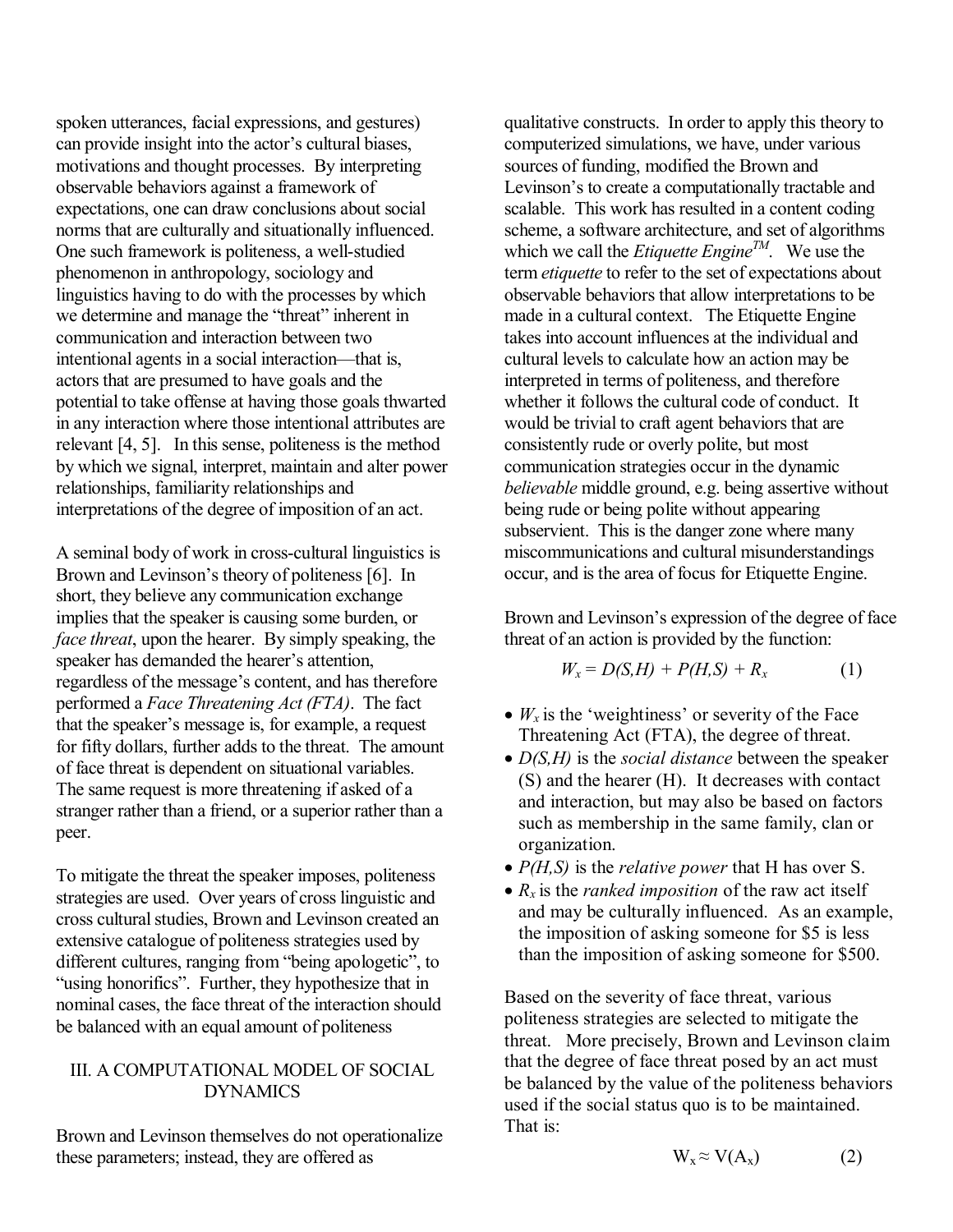where  $V(A_x)$  is the combined redressive value of the set of politeness behaviors  $(A_x)$  used in the interaction.

Expanding on the Brown and Levinson calculation of face threat, we implemented the use of weights for each component to allow the possibility to value D, P, and R differently, and added another component, character (C), to represent the speaker's personal tendencies to be polite or rude. In addition, we created a coding strategy and manual with which independent coders can evaluate and assign numeric scores to P, D, R, C, as well as politeness strategies in order to add content to the simulation. While this mechanism was only tested with three raters, its Robinson's A correlation of .931 was well above traditional thresholds of .7-.8 for multiple-judge rating correlations [7].

<span id="page-2-0"></span>In validating our model [8], we found that subjects perceived levels of politeness as designed, even when utterances came from machines with no physical embodiment, suggesting that 1) a computational model can be used to manipulate and predict perceived politeness, and 2) subjects readily anthropomorphize machines, even if interactions are limited to voice or text messages, confirming Nass's findings that humans readily generalize patterns of conduct and expectations for human-human interaction to human-computer interaction—a relationship he calls "the media equation" [9]. The human tendency to anthropomorphize machines and interact with them socially suggests that it may be possible for social skills learned through human-computer interactions to be transferred to human-human interactions.

A "socially intelligent" character would take offense believably if not addressed in a culturally appropriate fashion or may appear recalcitrant or ignorant when it is merely trying to follow its culturally-derived notions of polite turn taking in discourse. Human interactions involve highly subjective variables that are not clearly defined and are difficult to quantify. Interactions also occur in complex contexts, with the variables within each context containing many possible interpretations.

Currently, agent behaviors are frequently emulated in hand-written scripts and simple, locally-relevant rules. Such an approach is labor intensive, extremely brittle, and incapable of conveying the nuances that make it difficult to learn about cultural differences in the first place. While etiquette is not sufficiently rich or precise to explain all aspects of behavior, we believe it is particularly well suited for culture and language learning. Below we describe one implementation of the Etiquette Engine in a language training tool called Interactive Phrasebook.

# IV. INTERACTIVE PHRASEBOOK

We have created a demonstration of the Etiquette Engine, called Interactive Phrasebook, a tool for rehearsing conversations with virtual agents that represent indigenous actors. Rather than an elaborate virtual environment with computationally intensive graphics, Interactive Phrasebook focuses on verbal behaviors and gestures displayed in text (with references available in audio and video clips) to reduce processing requirements and provide a highly portable PDA form factor. Similar to a paper phrasebook, a student can select various predetermined scenarios (e.g. going to a restaurant, asking for directions) and is then presented with relevant phrases in a foreign language. However, unlike a paper phrasebook, Interactive Phrasebook offers an interactive experience and a number of features that allow the user to tailor the scenario so it better reflects the real life situation the user wants to rehearse. Below, we step through a use case of Interactive Phrasebook to demonstrate the user interactions and features.

Interactive Phrasebook exposes several social dynamics variables that may affect interactions. The user can customizes each virtual agent's ethnic culture, character (i.e. individual politeness tendencies), occupation which has implications on power, and relationships between agents in terms of power and social distance (see Figure 1).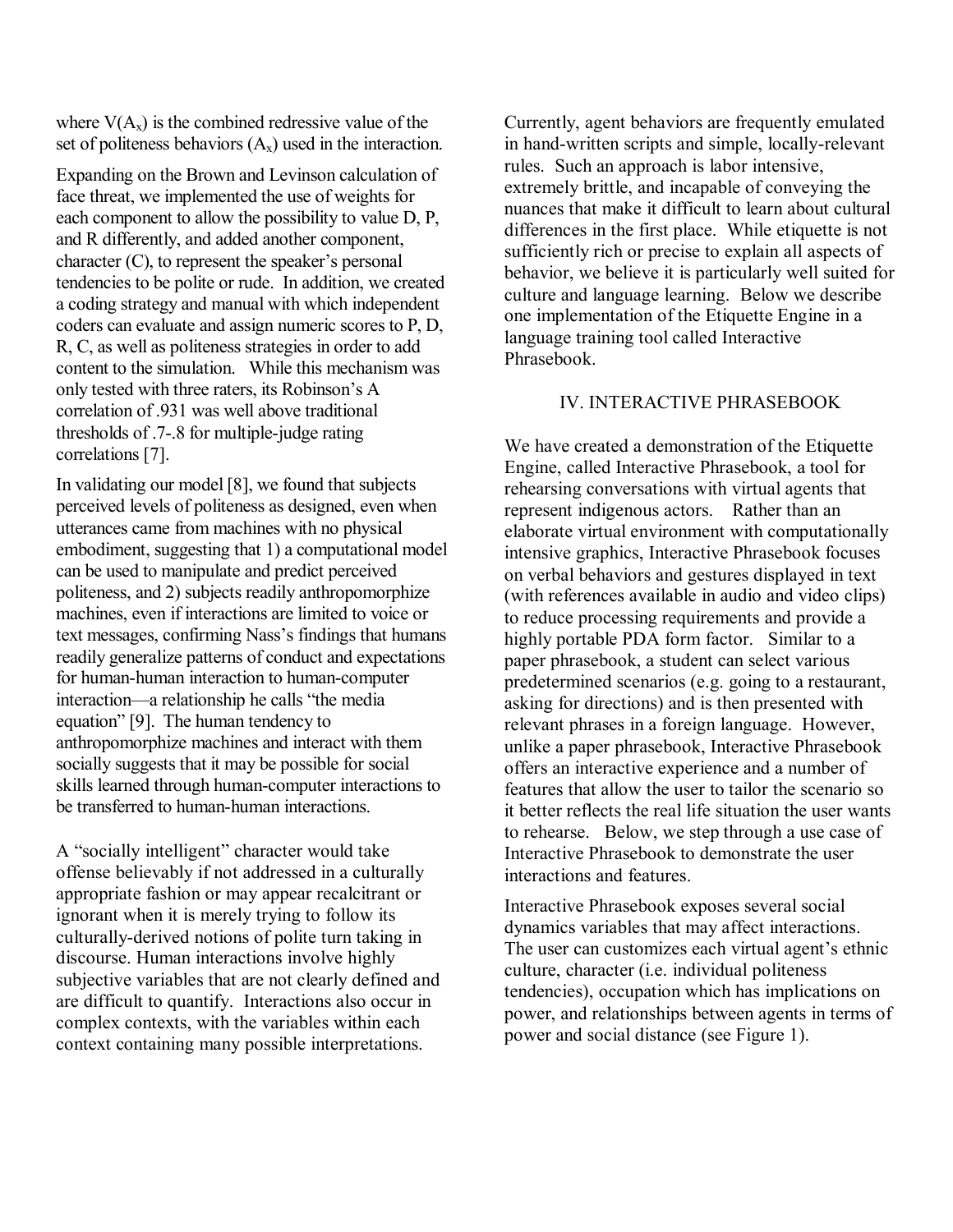

These parameters influence each virtual agent's interpretation of behaviors, and ultimately shape their exhibited behaviors.

The user then selects a scenario and may change the level of imposition associated with the objective the user is trying to achieve. The user interface provides a brief

**Figure 1 Interactive Phrasebook - Customizing virtual agents**

outline of the scenario. In this use case, the user has selected the scenario "asking for a favor" (see Figure 2). This generic description may be applicable for small favors (with a low imposition) or large favors (with a high imposition). The level of imposition affects the scenario outcome.

The user can then proceed to the Play Mode, where he or she can interact with one or more virtual actors to complete the objective of the chosen scenario (see Figure 3). The user first chooses an actor to speak to from the addressee combo box. A list of possible phrases then populates the list below, sorted by the amount of politeness. Note that the most polite phrase may not always be the most appropriate phrase, and it is the goal of the user to select the most appropriate phrase based on the contextual variables set in the prior screens. The phrases may be displayed in the foreign language or its English translations, with accompanying audio of utterances and video of gestures available for the user's reference. When the user highlights a specific phrase, a gesture check box may appear below, indicating that the displayed non-verbal gesture may be performed with that phrase. The user can then select the phrase and gesture by pressing the select button, similar to sending a text message. The virtual addressee responds with a text



phrase below. The address's interpretation of the appropriateness of the user's action is displayed in the lower bar, providing the user with some insight on how his or her phrase and gesture combination was perceived. The etiquette engine calculates this appropriateness as the imbalance

**Figure 2 Interactive Phrasebook – Selecting a scenario**

between the expected and actual politeness based on the relationship variables (e.g. power and social distance) between the virtual agent and the speaker. In other words, appropriateness is a measure of politeness relative to expectations, which in turn is dependent on the situational contexts. If, for example, the user is in a heated argument, the most appropriate action may be to use a "rude" phrase. If



**Figure 3 Interactive Phrasebook - Play Mode**

the human is overly polite instead, the large difference between expected and exhibited behavior would be shown as inappropriately polite. A nominal (most appropriate) action would result in the pale green bar in the middle of the display, extending either to the left (slightly rude) or the right (slightly polite), whereas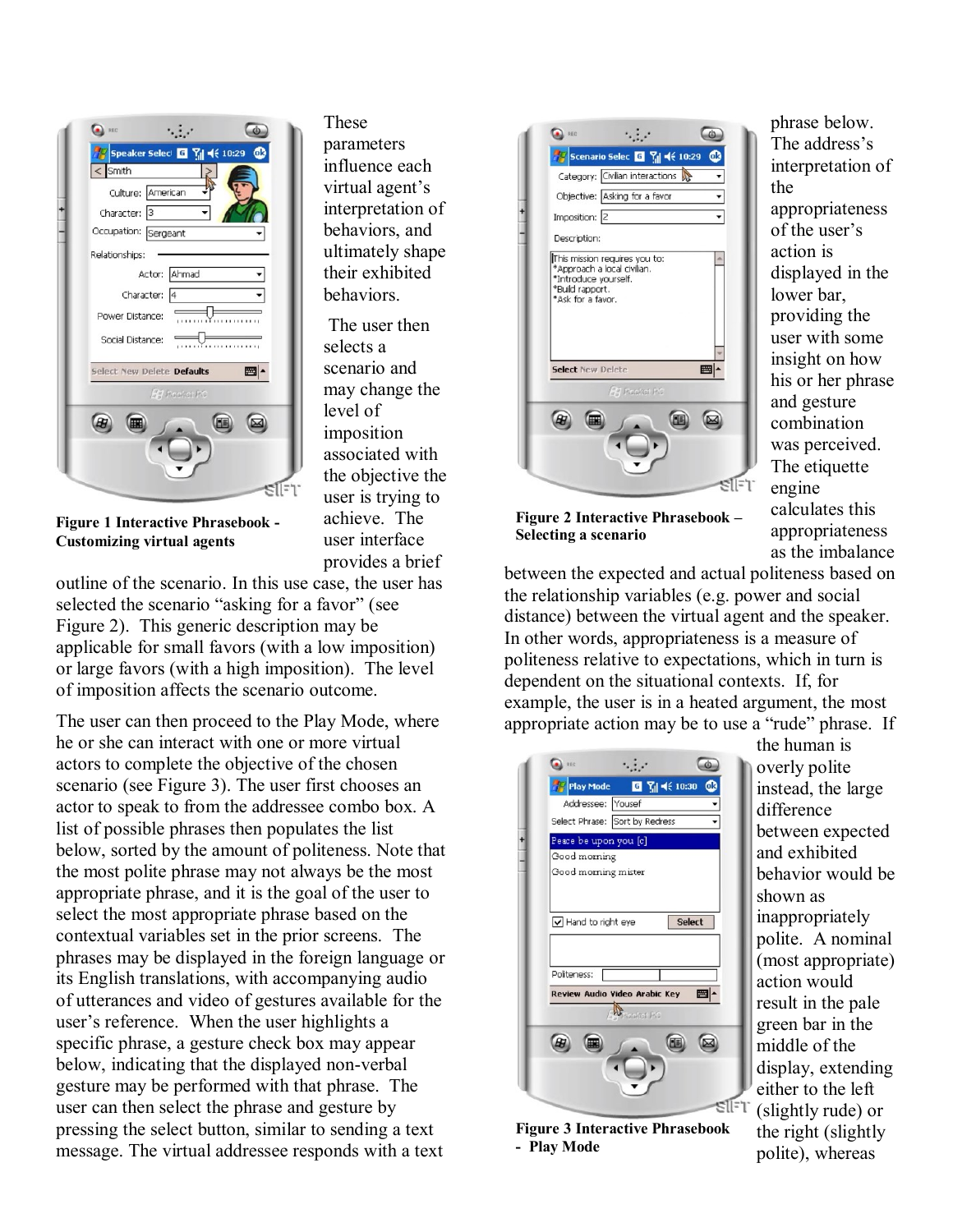overly rude or overly polite actions would be indicated by yellow or red bars extending either to the left or right. This visualization provides instant feedback to the user, akin to reading a facial expression of a smile or frown, but presented in an unambiguous way. The user can immediately refer to the rating to "see" what the NPC was "thinking" in terms of its reaction to the user's utterances.



Figure 4 shows the Review Mode, where the user may review the previous thread of interactions with the addressee. The user can select any phrase and gesture combination and view the expected politeness, the actual politeness, and the imbalance or appropriateness. In addition, the

user can choose

observers from the

different

**Figure 4 Interactive Phrasebook - Review Mode**

observer pull down menu. Since expectations depend on the relationships between actors, and the perceived relationship between actors can vary with different observers, the perceived politeness of an interaction also changes with the observer. For example, an interaction may be seen as appropriate by an observer who is aware that the actors involved are close friends, whereas the same interaction can be seen as inappropriate by an observer unaware of the context. The ability to change observers allows the user to explore how the same utterance may be interpreted differently by individuals of varying ethnicity, power distance, or social distance. By explicitly showing the student when and how social expectations are violated, Interactive Phrasebook can provide insight into the behaviors and underlying motivations of the virtual agents, and therefore the specific actors representative of those the student will encounter.

#### V. CONCLUSION

The notion of selective-fidelity for simulations [10] places focus on aspects of the real situation that make a functional difference from the human user's perspective. In the culture and language training domain, we believe social dynamics that affect language use and interpretation is critical to success of the interaction and therefore requires high fidelity in simulation. Many cultural misunderstandings occur because of nuanced differences in the interpretation of actions. While politeness of an utterance by itself does not convey all aspects of social protocols, it is a universal dimension that most people can relate to, and provides a framework for intuitively understanding cultural influences. Politeness conveys interpretations of social relationships that are heavily influenced by culture and has been shown to significantly influence interaction outcomes (e.g. trust, affect, compliance)[\[7](#page-2-0)**[Error! Bookmark not](#page-2-0)  defined.**]. However, politeness in cultural and language training is often distilled to a minimal set of faux-pas's as opposed to an overarching theme in interaction. A computational approach with strong theoretical underpinnings can equip the training mechanism with culturally-biased models to provide dynamic user experiences, providing a way to not only learn the most culturally appropriate actions, but also reason about and anticipate reactions and next steps. Training tools like Interaction Phrasebook can allow the learner to practice interactions, as well as provide a structure for the human user to understand how their actions may be viewed as violations of social expectations, the severity of the violation, and how they may singularly or cumulatively alter the scenario outcome.

#### ACKNOWLEDGMENT

The authors would like to acknowledge the support for Interactive Phrasebook by the U.S. Army Research Laboratories under contract # W911QX-07-C-0039.

#### REFERENCES